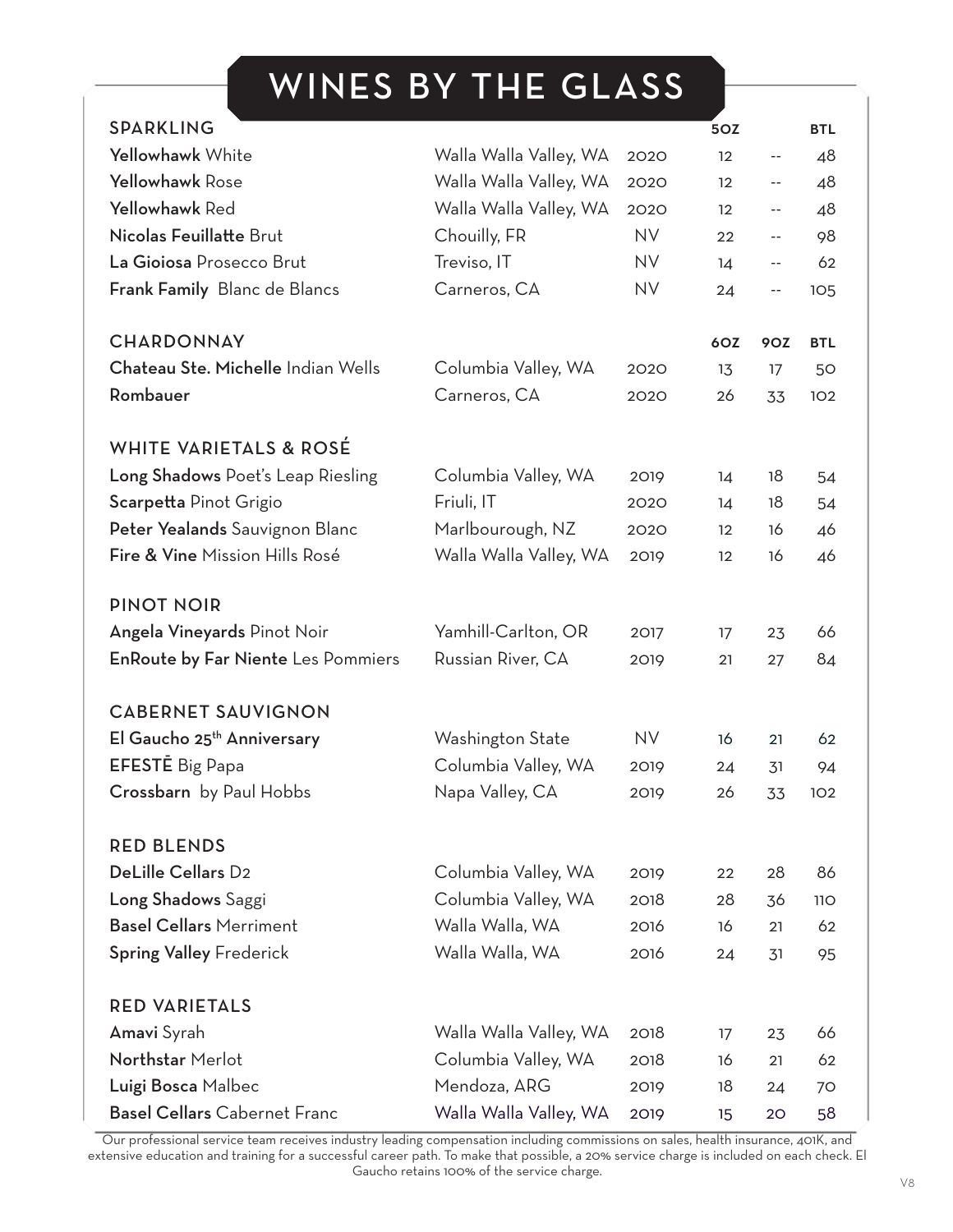**Signature** COCKTAILS

## DULCE Y FUEGO

barrel-aged tequila, orange, jalapeno, lime sour, tamarind syrup, cinnamon sugar rim 16

## MARKED IN SMOKE

maker's mark, smoked woodinville barrel-aged Maple Syrup, black walnut bitters, soda 17

## PARTY ON THE INFIELD

buffalo trace bourbon, pierre ferrand dry curaçao, blackberry mint shrub 18

## VIEUX CARRE

michter's rye, sweet vermouth, benedictine, angostura 20

## SMOKED OLD FASHIONED

.

buffalo trace, frangelico, angostura bitters, simple syrup, herbsaint absinthe wash, orange peel, hickory chips *smoked tableside preparation*

24

## BLOOD ORANGE OLD FASHIONED **(People's Choice Winner-Seattle Old Fashioned Faceoff)**

four roses bourbon, stirrings blood orange bitters, brown sugar simple syrup, angostura bitters 18

## EL GAUCHO PRIVATE SELECT OLD FASHIONED

revelers club vol. 6 maker's mark private select, angostura bitters, luxardo cherry, orange peel

21

## DOCTOR'S ORDERS

local gin, aquavit, fresh celery, lemon, tumeric 17

## FRENCH 425

local gin, st. germain, fresh lime juice, grapefruit juice, topped with yellowhawk white sparkling wine 17

#### BARREL-AGED GAUCHO MANHATTAN

four roses bourbon, drapo sweet vermouth, maraschino cherry liqueur, peychaud's & angostura bitters 18

## GAUCHO COSMO

strawberry, raspberry infused vodka, orange liqueur, cranberry juice, lime juice 16



| 8                                                    |
|------------------------------------------------------|
| 8                                                    |
| 8                                                    |
| 8                                                    |
| El Gaucho Rotating Tap-Stoup Brewing Northwest Red 8 |
|                                                      |

## **DRAFT BEER BOTTLED BEER/CIDER**

| <b>Bud Light</b>  | 5 |
|-------------------|---|
| Bitburger N/A     | 5 |
| <b>Fat Tire</b>   | 5 |
| Heineken          | 5 |
| Guinness Can      | 6 |
| Pilsner Urquell   | 6 |
| Seattle Dry Cider |   |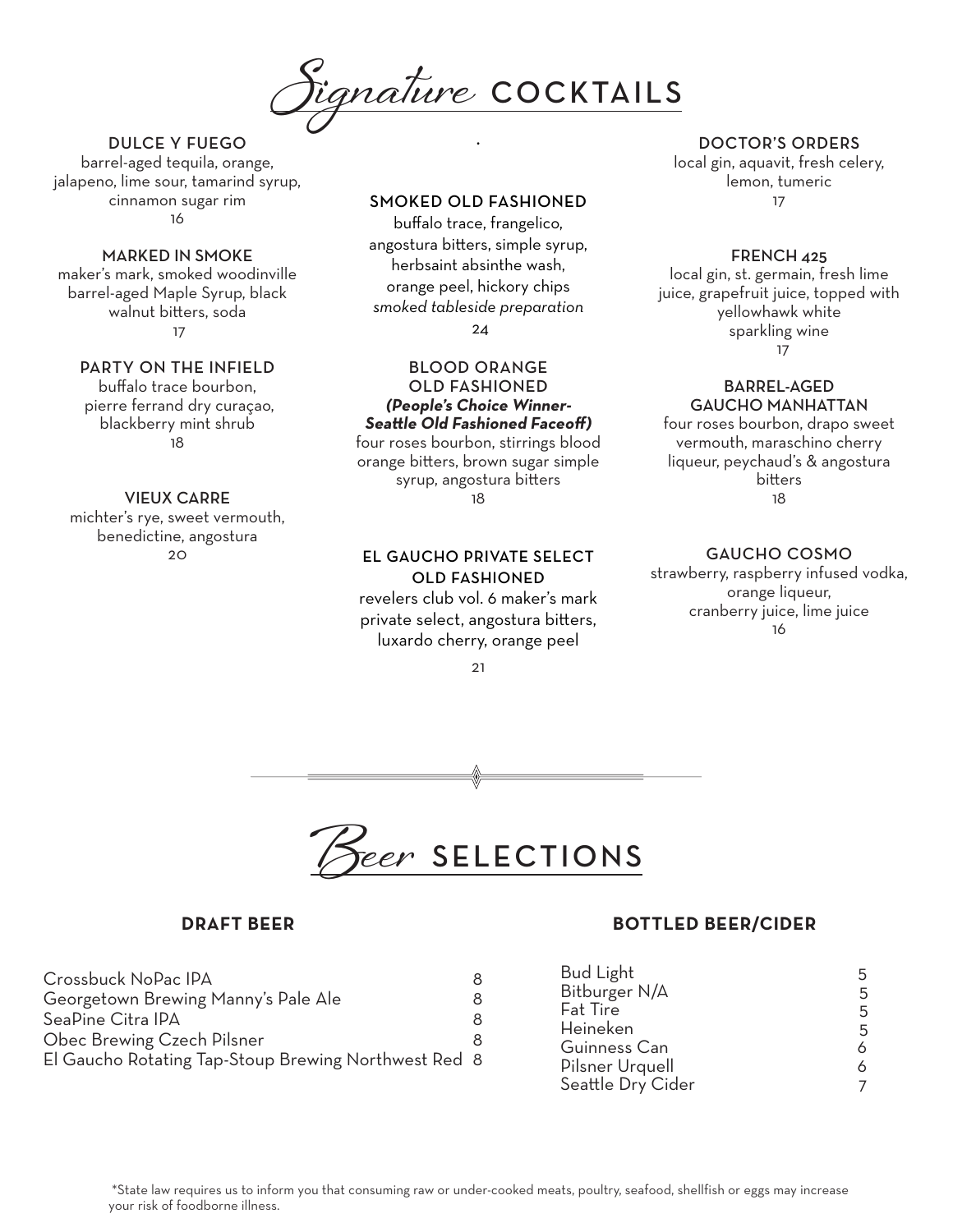# FEATURED SPIRITS



THE ORIGINAL SINGLE BARREL BOURBON WHISKEY

## EL GAUCHO SINGLE BARREL PRIVATE SELECT

Created in 1984 by Master Distiller, Elmer T. Lee, and named after Albert B. Blanton, Blanton's was the worlds introduction to Single Barrel Bourbon. A reference to Blanton's habit of throwing parties with his closest friends and bringing out his favorite barrels. This bottling of Blanton's Single Barrel is exclusive to Fire & Vine Hospitality restaurants, selected by our team for its pronounced flavors. This Single Barrel was individually selected, Number 177, distilled on April 30th, 2015, filtered and bottled by hand at 93 proof. A reflection of strength, flavor and patience, it's a nod to the past while looking to the future - a value we hold dear at our restaurants. We hope you enjoy it as much as we have enjoyed selecting it for you.

> EL GAUCHO BLANTON'S PRIVATE SELECT

neat or rocks 34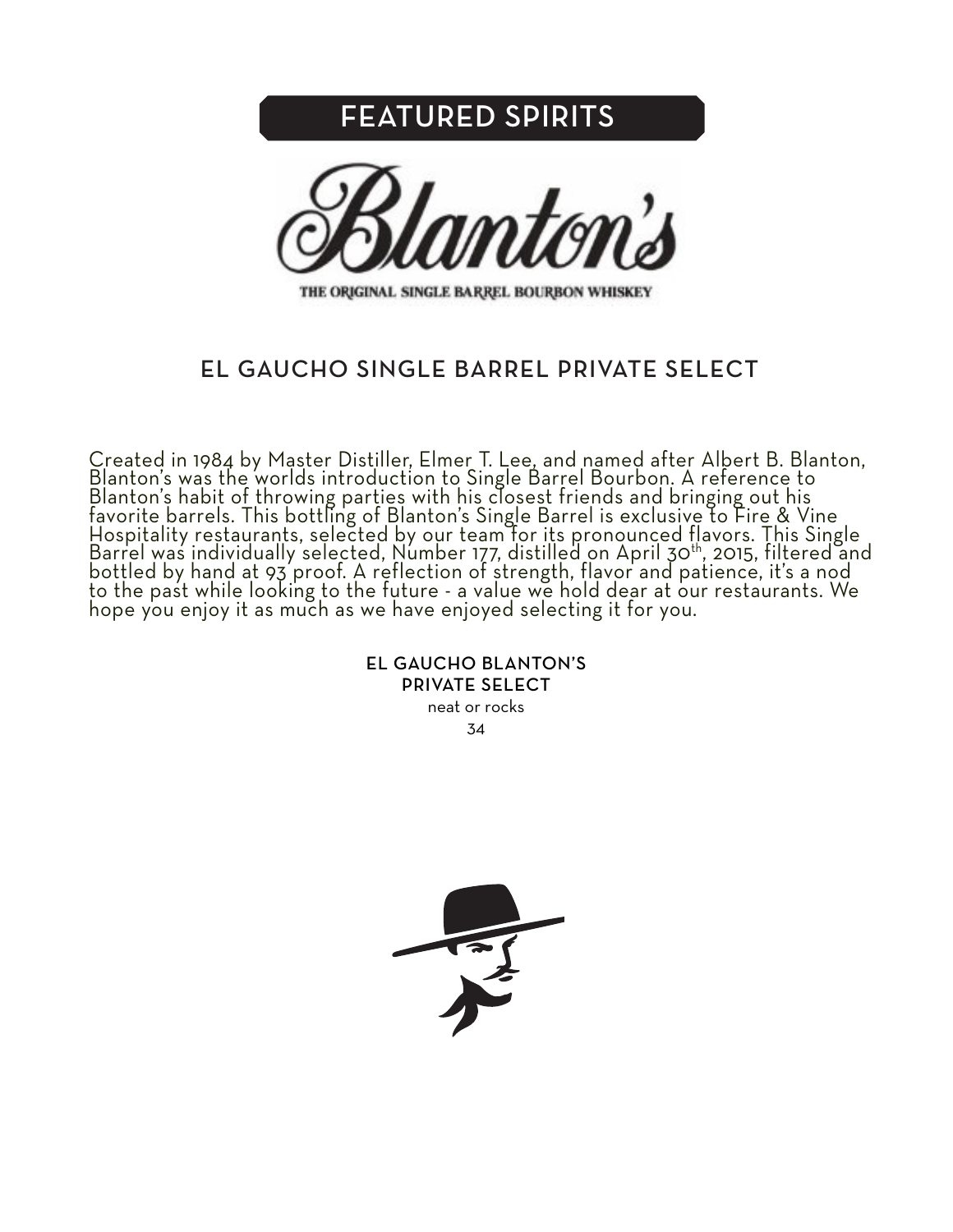# FEATURED WINES





YellowHawk Resort is the first dedicated sparkling house in Walla Walla and provides something unique for locals and visitors, as well as a place of inclusion with other area winemakers. The first four releases arrived in July 2021 and received high scores and several awards followed by a limited release of two new sparkling wines in May 2022 which are currently available exclusively at the Yellowhawk tasting room. The hilltop resort and sparkling winery provide a sweeping outlook on the fields of wheat, lush vineyards, and Blue Mountains, all on an 84-acre retreat on Walla Walla's south side featuring farm-to-table dining, swimming pool, cabanas, lodging and event space.

From 2002 to 2021, Basel Cellars Estate Winery produced high quality Bordeaux-style wines, as well as single varietals including Cabernet Franc and old vine Chenin Blanc. The winery transitioned to Yellowhawk Resort and Sparkling House in 2021, so these library selections have a very limited supply, and we are proud to offer them as part of this special offering.

| <b>YellowHawk Bubbles White</b>            | Walla Walla, WA | NV   | 12                       | $\overline{\phantom{0}}$ | 48         |
|--------------------------------------------|-----------------|------|--------------------------|--------------------------|------------|
| YellowHawk Bubbles Rosé                    | Walla Walla, WA | NV   | 12                       | $\overline{\phantom{m}}$ | 48         |
| YellowHawk Bubbles Red                     | Walla Walla, WA | NV   | 12                       | $\overline{\phantom{0}}$ | 48         |
| YellowHawk Brut Semillion                  | Walla Walla, WA | 2019 |                          |                          | 75         |
|                                            |                 |      |                          |                          |            |
|                                            |                 |      | 60Z                      | 90Z                      | <b>BTL</b> |
| Basel Cellars Estate "2901" White Blend    | Walla Walla, WA | 2019 | $\overline{\phantom{a}}$ |                          | 45         |
| <b>Basel Cellars Estate Cabernet Franc</b> | Walla Walla, WA | 2019 | 15                       | 20                       | 58         |

## ~ YELLOWHAWK FLIGHT ~

3 oz each, Bubbles White, Rosé, & Red 18

| <b>CHAMPAGNE AND SPARKLING</b>                |                        |           |     |
|-----------------------------------------------|------------------------|-----------|-----|
| <b>Ruinart Rosé</b>                           | Reims, FR              | NV.       | 195 |
| Ruinart Blanc de Blanc                        | Reims, FR              | <b>NV</b> | 175 |
| Veuve Clicquot Brut                           | Reims, FR              | NV        | 140 |
| Veuve Clicquot Demi-sec 375ml                 | Reims, FR              | <b>NV</b> | 85  |
| Krug Grand Cuvee 169 <sup>th</sup> Edition    | Reims, FR              | <b>NV</b> | 495 |
| Dom Pérignon Brut                             | Epernay, FR            | 2010      | 400 |
| Perrier Jouët Grand Brut                      | Epernay, FR            | <b>NV</b> | 120 |
| Moet & Chandon Imperial                       | Epernay, FR            | <b>NV</b> | 145 |
| Nicolas Feuillate Brut                        | Chouilly, FR           | NV        | 98  |
| <b>Gosset</b> Grand Millésime                 | Champagne, FR          | 2012      | 245 |
| Billecart-Salmon Brut Rosé                    | Champagne, FR          | NV        | 215 |
| Amelia Crémant de Bordeaux Rosé Brut          | Bordeaux, FR           | <b>NV</b> | 72  |
| La Gioiosa Prosecco Brut                      | Treviso, IT            | <b>NV</b> | 62  |
| Yellowhawk White                              | Columbia Valley, WA    | <b>NV</b> | 48  |
| Yellowhawk Rosé                               | Columbia Valley, WA    | NV.       | 48  |
| Yellowhawk Red                                | Columbia Valley, WA    | NV        | 48  |
| Yellowhawk Semillon                           | Walla Walla Valley, WA | 2019      | 75  |
| Argyle Vintage Brut                           | Willamette Valley, OR  | 2016      | 68  |
| <b>Frank Family Vineyards Blanc de Blancs</b> | Carneros, CA           | 2015      | 105 |
| <b>ROSÉ</b>                                   |                        |           |     |
| <b>EFESTE Oldfield Estate</b>                 | Columbia Valley, WA    | 2020      | 55  |
| The Walls Cruel Summer Rosé                   | Columbia Valley, WA    | 2020      | 52  |
| Fire & Vine Mission Hills                     | Walla Walla Valley, WA | 2019      | 50  |
| Domaine Serene Rosé XI                        | Willamette Valley, OR  | NV.       | 62  |
| Chateau D'Esclans Whispering Angel Rosé       | Côtes De Provence, FR  | 2020      | 65  |
| Vie de Romans Dessimis                        | Isonzo, IT             | 2018      | 70  |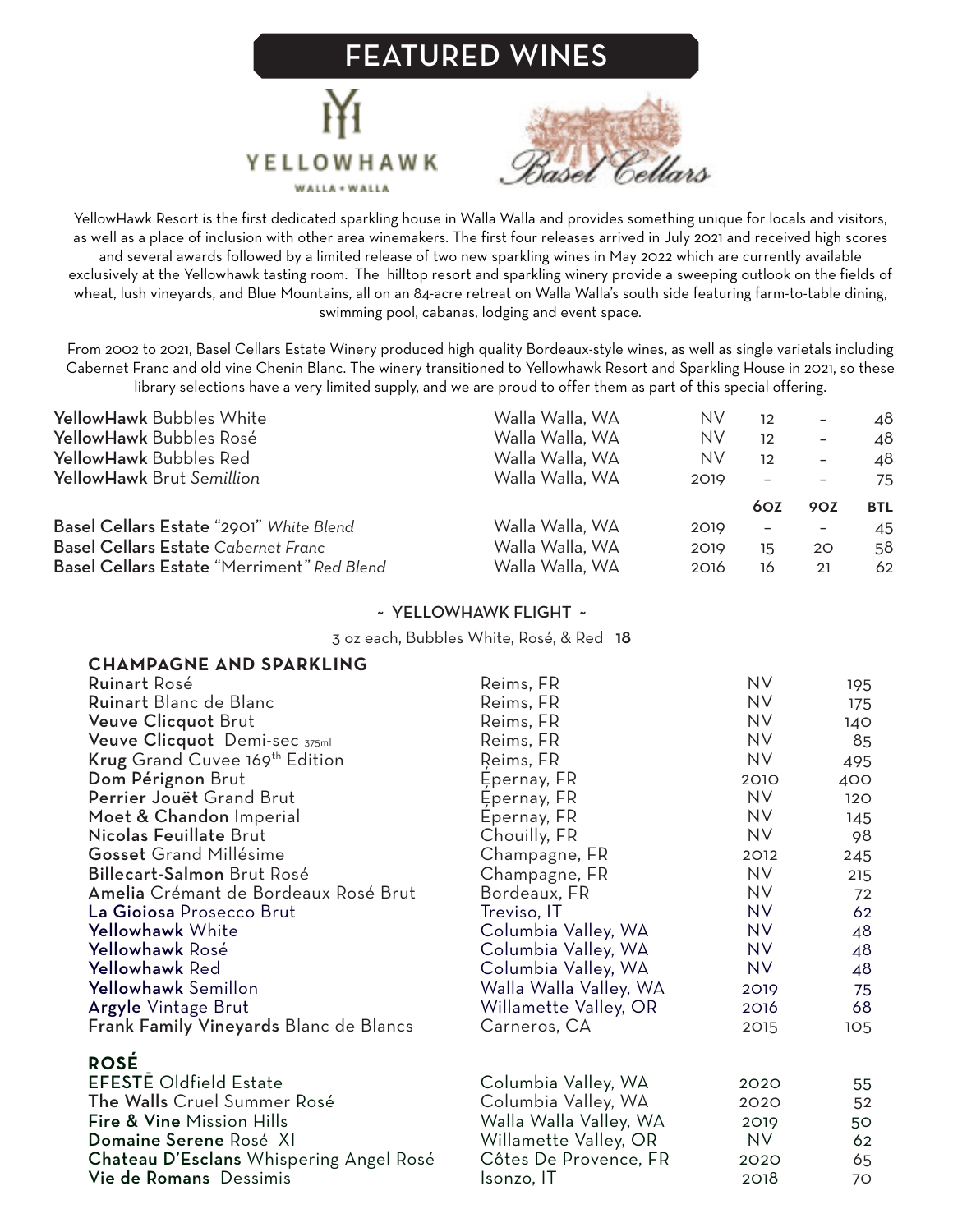| <b>RIESLING</b>                       |                          |      |     |
|---------------------------------------|--------------------------|------|-----|
| Long Shadows Poet's Leap              | Columbia Valley, WA      | 2019 | 54  |
| Chateau Ste. Michelle Eroica          | Columbia Valley, WA      | 2020 | 46  |
| Mönchhof Mosel Slate Spätlese         | Mosel, GER               | 2018 | 72  |
| Dr. Loosen Ürziger Würzgarten Auslese | Mosel, GER               | 2018 | 135 |
| <b>SAUVIGNON BLANC</b>                |                          |      |     |
| <b>EFESTE</b> Feral                   | Columbia Valley, WA      | 2020 | 50  |
| Long Shadows Cymbal                   | Columbia Valley, WA      | 2020 | 70  |
| Duckhorn                              | Napa Valley, CA          | 2020 | 70  |
| <b>Peter Yealands</b>                 | Marlborough, NZ          | 2020 | 46  |
| <b>Cloudy Bay</b>                     | Marlborough, NZ          | 2020 | 75  |
| <b>Domaine Cherrier</b>               | Sancerre, FR             | 2020 | 70  |
| <b>CHARDONNAY</b>                     |                          |      |     |
| Chateau Ste. Michelle Indian Wells    | Columbia Valley, WA      | 2019 | 50  |
| Passing the Time                      | Washington State         | 2019 | 70  |
| Sparkman Cellars Lumiére              | Columbia Valley, WA      | 2019 | 70  |
| Tranche Celilo Vineyard               | Columbia Valley, WA      | 2018 | 66  |
| Côte Bonneville                       | Yakima Valley, WA        | 2016 | 99  |
| Sleight of Hand The Enchantress       | Yakima Valley, WA        | 2017 | 55  |
| Domaine Serene Evenstad               | Willamette Valley, OR    | 2018 | 135 |
| <b>Gran Moraine</b>                   | Yamhill-Carlton, OR      | 2016 | 88  |
| The Hilt                              | Santa Rita Hills, CA     | 2018 | 115 |
| <b>Frank Family Vineyards</b>         | Carneros, CA             | 2019 | 78  |
| Rombauer                              | Carneros, CA             | 2019 | 102 |
| Jordan                                | Russian River Valley, CA | 2018 | 78  |
| Ramey Ritchie Vineyard                | Russian River Valley, CA | 2018 | 145 |
| Kistler Les Noisetiers                | Sonoma, CA               | 2019 | 150 |
| <b>Freemark Abbey</b>                 | Napa Valley, CA          | 2018 | 95  |
| <b>Far Niente</b>                     | Napa Valley, CA          | 2019 | 130 |
| Château Montelena                     | Napa Valley, CA          | 2016 | 120 |
| Catena Alta                           | Mendoza, AR              | 2017 | 70  |
| Vincent Girardin Morgeot              | Chassagne-Montrachet, FR | 2018 | 195 |
| Louis Latour Premier Cru              | Puligny-Montrachet, FR   | 2018 | 195 |
| <b>ROAD LESS TRAVELED WHITES</b>      |                          |      |     |
| Basel Cellars '2901'                  | Columbia Valley, WA      | 2019 | 45  |
| DeLille Chaleur Blanc                 | Columbia Valley, WA      | 2020 | 64  |
| Santa Margherita Pinot Grigio         | Valdadige, IT            | 2020 | 68  |
| Scarpetta Pinot Grigio                | Fruili, IT               | 2020 | 54  |
| Cascina Del Santaurio Moscato d'asti  | Piedmont, IT             | 2020 | 40  |
| <b>EFESTE</b> Adrienne Chenin Blanc   | Yakima Valley, WA        | 2020 | 62  |
| Basel Cellars 'Old Vine' Chenin Blanc | Horse Heaven Hills, WA   | 2019 | 52  |
| áMaurice Viognier                     | Walla Walla Valley, WA   | 2018 | 68  |
| Domaine Huet Le Haut Lieu             | Vouvrey, FR              | 2020 | 90  |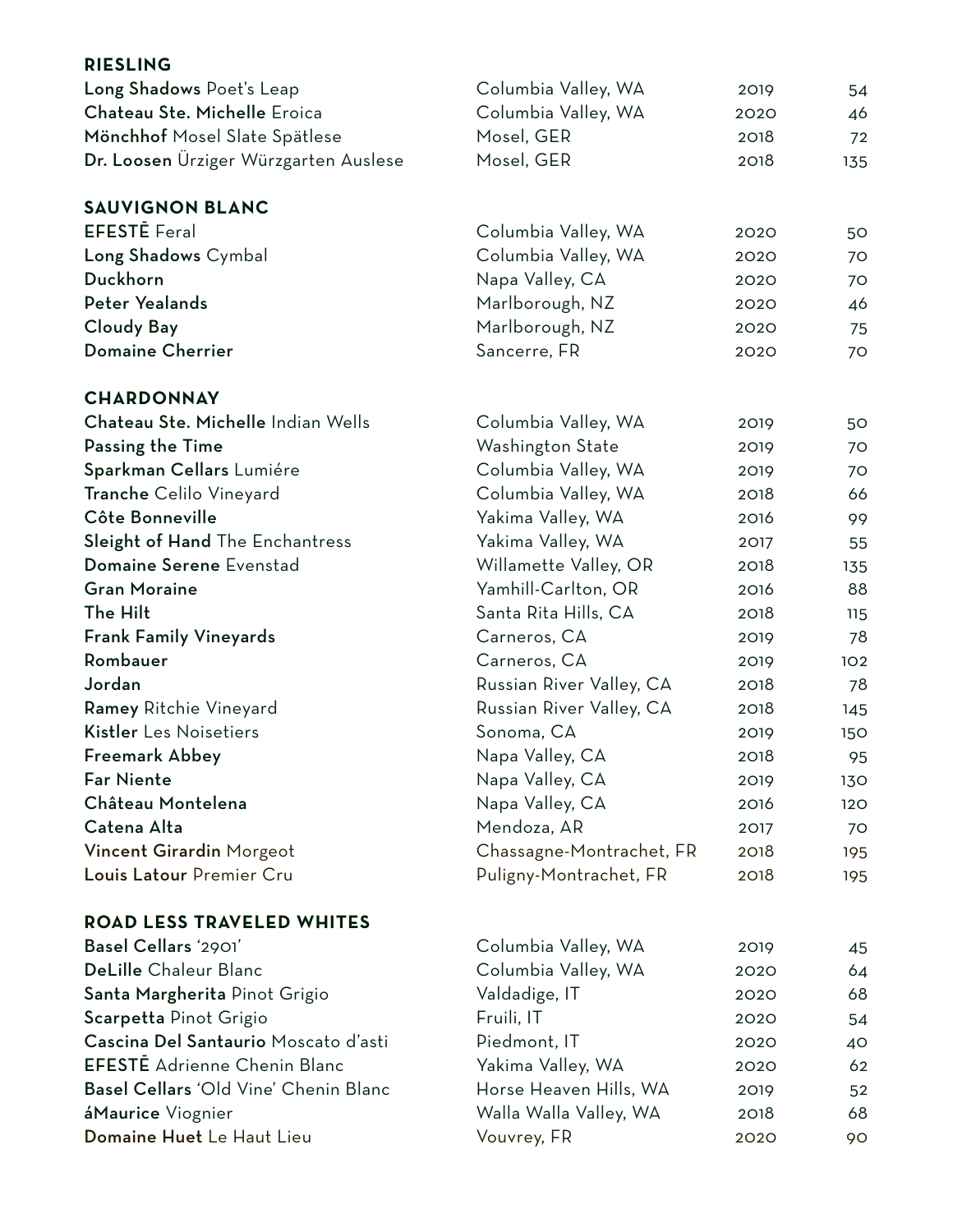| <b>PINOT NOIR</b>                         |                           |      |     |
|-------------------------------------------|---------------------------|------|-----|
| Willakenzie Estate                        | Willamette Valley, OR     | 2018 | 70  |
| Domaine Serene Evenstad Reserve           | Willamette Valley, OR     | 2018 | 165 |
| Cristom Mt. Jefferson Cuvée               | Willamette Valley, OR     | 2019 | 92  |
| Penner-Ash                                | Yamhill-Carlton, OR       | 2018 | 120 |
| <b>Gran Moraine</b>                       | Yamhill-Carlton, OR       | 2019 | 95  |
| Domaine Drouhin                           | Dundee Hills, OR          | 2019 | 105 |
| <b>Frank Family</b>                       | Carneros, CA              | 2019 | 105 |
| <b>Paul Hobbs</b>                         | Russian River Valley, CA  | 2018 | 125 |
| <b>EnRoute by Far Niente Les Pommiers</b> | Russian River Valley, CA  | 2019 | 84  |
| <b>Belle Glos Las Alturas</b>             | Santa Lucia Highlands, CA | 2019 | 95  |
| Sea Smoke Ten                             | Santa Rita Hills, CA      | 2019 | 245 |
| Hartford Court Land's Edge Vineyard       | Sonoma Coast, CA          | 2018 | 125 |
| Kosta Browne Gap's Crown                  | Sonoma County, CA         | 2018 | 315 |
| La Pousse d'Or Clos des 60 Ouvrées        | Volnay, FR                | 2009 | 360 |
| Angela Vineyards                          | Yamhill-Carlton, OR       | 2017 | 66  |

## **WASHINGTON CABERNET SAUVIGNON**

| <b>Woodward Canyon Artist Series</b> | Washington State       | 2018 | 100 |
|--------------------------------------|------------------------|------|-----|
| Sparkman Holler                      | Columbia Valley, WA    | 2019 | 78  |
| <b>EFESTE</b> Big Papa               | Columbia Valley, WA    | 2019 | 94  |
| <b>BTR by Mark Ryan The Chief</b>    | Columbia Valley, WA    | 2019 | 60  |
| <b>Dunham Cellars</b>                | Columbia Valley, WA    | 2017 | 11O |
| Abeja                                | Columbia Valley, WA    | 2018 | 105 |
| Betz Pére de Famille                 | Columbia Valley, WA    | 2018 | 185 |
| Long Shadows Feather                 | Columbia Valley, WA    | 2018 | 155 |
| Quilceda Creek                       | Columbia Valley, WA    | 2015 | 425 |
| Quilceda Creek                       | Columbia Valley, WA    | 2016 | 450 |
| Quilceda Creek                       | Columbia Valley, WA    | 2018 | 460 |
| Quilceda Creek                       | Columbia Valley, WA    | 2019 | 475 |
| Va Piano Dubrul Vineyard             | Yakima Valley, WA      | 2017 | 160 |
| <b>Passing Time</b>                  | Horse Heaven Hills, WA | 2019 | 165 |
| <b>EFESTE</b> Taylor Mag             | Red Mountain, WA       | 2019 | 80  |
| <b>DeLille Four Flags</b>            | Red Mountain, WA       | 2019 | 145 |
| Canvasback                           | Red Mountain, WA       | 2017 | 95  |
| Mark Ryan Dead Horse                 | Red Mountain, WA       | 2019 | 150 |
| <b>Col Solare</b>                    | Red Mountain, WA       | 2017 | 155 |
| Corliss                              | Red Mountain, WA       | 2016 | 205 |
| <b>DeLille Grand Ciel</b>            | Red Mountain, WA       | 2019 | 325 |
| Pepper Bridge                        | Walla Walla Valley, WA | 2017 | 150 |
| <b>Tranche</b>                       | Walla Walla Valley, WA | 2018 | 78  |
| Va Piano                             | Walla Walla Valley, WA | 2017 | 115 |
| Amavi                                | Walla Walla Valley, WA | 2018 | 75  |
| Leonetti                             | Walla Walla Valley, WA | 2018 | 265 |
| Leonetti                             | Walla Walla Valley, WA | 2019 | 295 |
| Doubleback                           | Walla Walla Valley, WA | 2018 | 245 |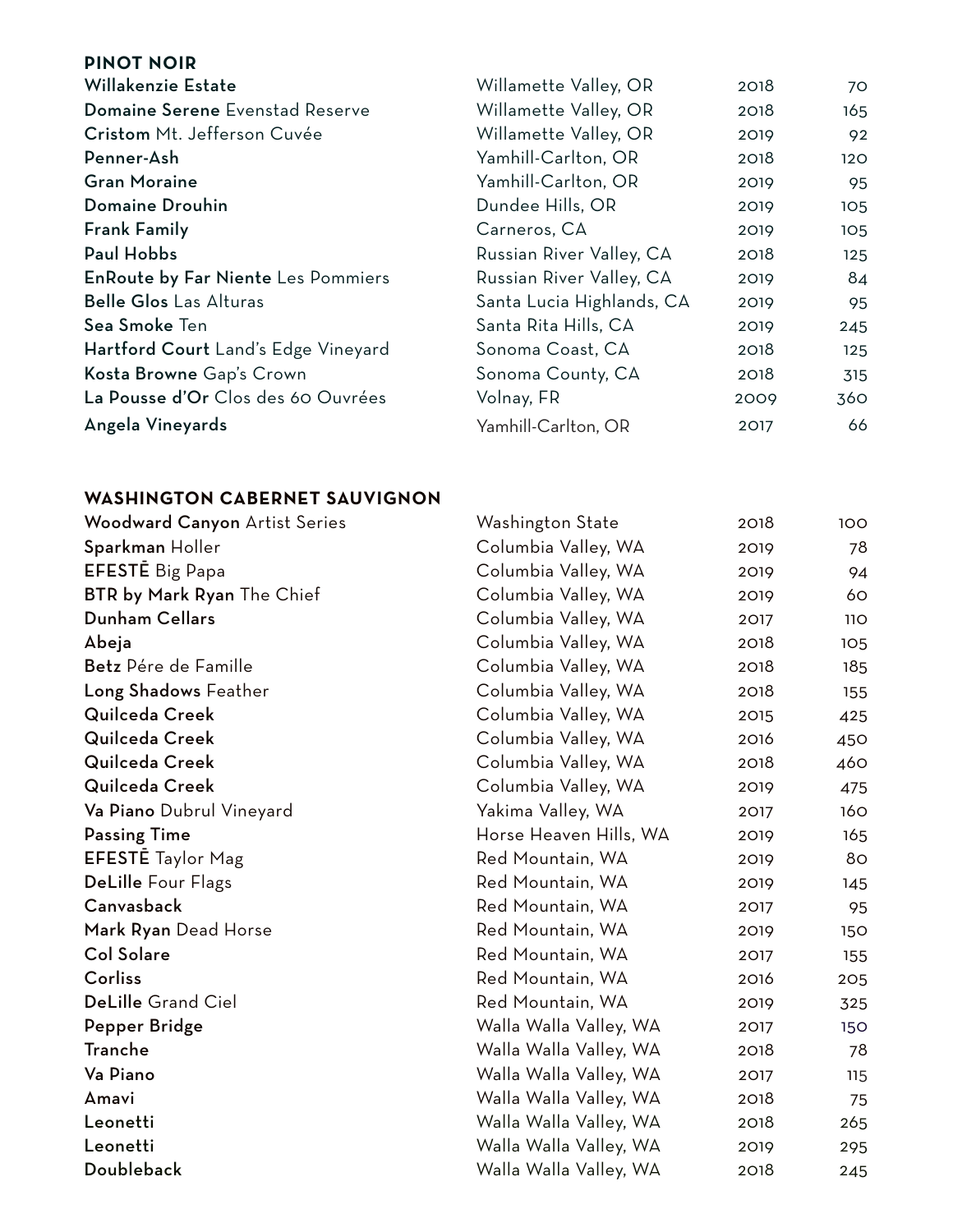## **CALIFORNIA CABERNET SAUVIGNON**

| Jordan                                  | Alexander Valley, CA | 2016 | 130  |
|-----------------------------------------|----------------------|------|------|
| <b>Alexander Valley Vineyards</b>       | Alexander Valley, CA | 2015 | 60   |
| Louis M. Martini                        | Alexander Valley, CA | 2015 | 85   |
| <b>Silver Oak</b>                       | Alexander Valley, CA | 2017 | 175  |
| Justin                                  | Paso Robles, CA      | 2018 | 70   |
| Gundlach Bundschu                       | Sonoma County, CA    | 2016 | 95   |
| Clos Du Val Hirondelle Vineyard         | Napa Valley, CA      | 2016 | 255  |
| Louis M. Martini                        | Napa Valley, CA      | 2018 | 105  |
| Cakebread                               | Napa Valley, CA      | 2018 | 170  |
| Faust by Quintessa                      | Napa Valley, CA      | 2018 | 100  |
| Duckhorn                                | Napa Valley, CA      | 2019 | 102  |
| Joseph Phelps                           | Napa Valley, CA      | 2019 | 165  |
| Freemark Abbey                          | Napa Valley, CA      | 2018 | 120  |
| Chappellet                              | Napa Valley, CA      | 2018 | 135  |
| Miner Family Winery Emily's             | Napa Valley, CA      | 2017 | 125  |
| Mt Brave Mt Veeder                      | Napa Valley, CA      | 2017 | 165  |
| <b>Silver Oak</b>                       | Napa Valley, CA      | 2016 | 275  |
| Caymus                                  | Napa Valley, CA      | 2019 | 185  |
| <b>Caymus</b> Special Selection         | Napa Valley, CA      | 2017 | 385  |
| Stag's Leap Artemis                     | Napa Valley, CA      | 2019 | 160  |
| <b>Screaming Eagle</b>                  | Napa Valley, CA      | 2019 | 3250 |
| Shafer One Point Five                   | Napa Valley, CA      | 2019 | 205  |
| <b>Shafer Hillside Select</b>           | Napa Valley, CA      | 2017 | 450  |
| Chateau Montelena                       | Napa Valley, CA      | 2018 | 275  |
| Cardinale                               | Napa Valley, CA      | 2018 | 385  |
| Mayacamas                               | Napa Valley, CA      | 2014 | 270  |
| Orin Swift Mercury Head                 | Napa Valley, CA      | 2019 | 275  |
| Heitz Martha's Vineyard                 | Napa Valley, CA      | 2013 | 395  |
| <b>Cade Howell Mountain</b>             | Napa Valley, CA      | 2017 | 250  |
| St. Supery Dollarhide Vineyard          | Napa Valley, CA      | 2016 | 260  |
| Paul Hobbs Beckstoffer To Kalon         | Napa Valley, CA      | 2017 | 675  |
| Dalla Valle                             | Napa Valley, CA      | 2014 | 525  |
| <b>Frank Family Vineyards Patriarch</b> | Napa Valley, CA      | 2017 | 450  |
| <b>Staglin Family Estate</b>            | Napa Valley, CA      | 2015 | 525  |
| Darioush                                | Napa Valley, CA      | 2018 | 265  |

## **ROAD LESS TRAVELED RED**

| Leonetti Sangiovese                     | Walla Walla Valley, WA | 2018 | 190 |
|-----------------------------------------|------------------------|------|-----|
| <b>Basel Cellars Cabernet Franc</b>     | Walla Walla Valley, WA | 2017 | 58  |
| <b>Tranche Cabernet Franc</b>           | Walla Walla Valley, WA | 2018 | 100 |
| Jonata El Alma de Jonata Cabernet Franc | Santa Ynez Valley, CA  | 2018 | 300 |
| áMaurice Malbec                         | Walla Walla Valley, WA | 2016 | 80  |
| Robert Biale Black Chicken Zinfandel    | Napa Valley, CA        | 2019 | 120 |
| Stags' Leap Petite Sirah                | Napa Valley, CA        | 2018 | 105 |
| DeLille Métier GSM                      | Yakima Valley, WA      | 2019 | 75  |
| Orin Swift Abstract                     | California             | 2017 | 95  |
| Corazon del Sol Luminoso GSM            | Mendoza, ARG           | 2016 | 90  |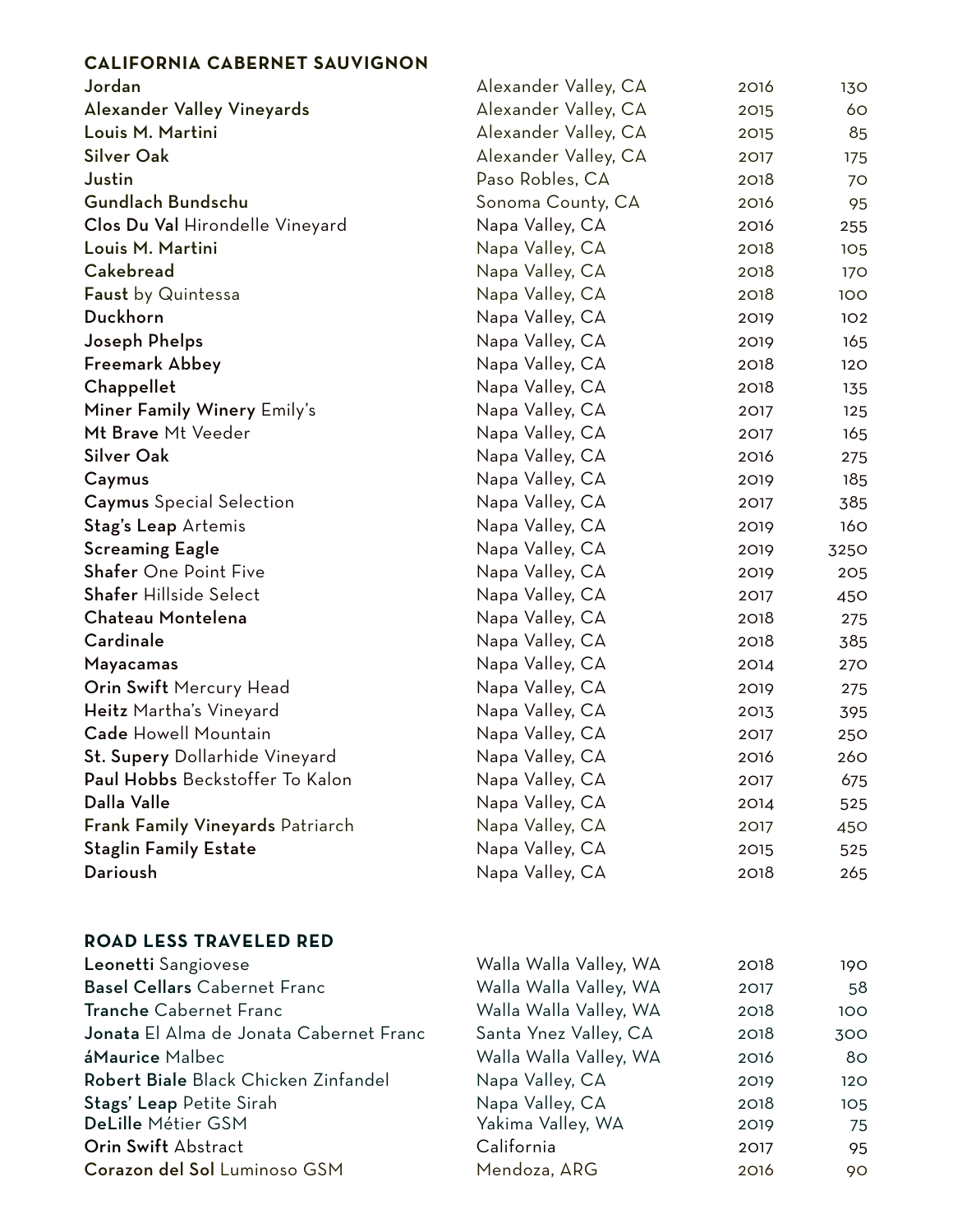## **WASHINGTON RED BLENDS** Passing Time **Columbia Valley, WA** 2018 115 DeLille Cellars D2 Columbia Valley, WA 2019 86 Columbia Valley, WA 2018 78 Basel Cellars Merriment Columbia Valley, WA 2016 60 Chateau Ste Michelle Artist Series **Columbia Valley, WA** 2016 95 àMaurice Artist Series **Columbia Valley, WA** 2016 90 Basel Cellars Inspired Columbia Valley, WA 2017 89 Betz Clos de Betz Columbia Valley, WA 2018 115 Corliss Columbia Valley, WA 2014 175 Long Shadows Saggi Columbia Valley, WA 2018 110 Long Shadows Pirouette **Columbia Valley, WA** 2017 150 Long Shadows Chester Kidder Columbia Valley, WA 2017 140 21 Grams Columbia Valley, WA 2015 265 Côte Bonneville Carriage House Yakima Valley, WA 2012 105 Owen Roe Yakima Valley, WA 2018 88 Hedges Family Estate **Red Mountain, WA** 2018 58 Numbskull by Mark Ryan Walla Walla Valley, WA 2019 80 Spring Valley Vineyard Frederick Walla Walla Valley, WA 2017 95 Spring Valley Vineyard Uriah Mulla Walla Walla Valley, WA 2015 95 JM Cellars Margaret's Vineyard Walla Walla Valley, WA 2016 95 Caprio Cellars Eleanor Walla Walla Valley, WA 2014 75 àMaurice Night Owl Walla Walla Valley, WA 2014 130 Figgins Estate Walla Walla Valley, WA 2017 210 Figgins Estate 'Figlia' The Communication College Walla Walla Valley, WA 2019 165 Leonetti Reserve Walla Walla Valley, WA 2019 425

## **CALIFORNIA RED BLENDS**

| <b>The Prisoner</b>                        | California             | 2019 | 98          |
|--------------------------------------------|------------------------|------|-------------|
| The Paring Red                             | California             | 2016 | 65          |
| Chateau St. Jean Cinq Cépages              | Sonoma County, CA      | 2015 | 210         |
| Jonata Todos                               | Santa Ynez Valley, CA  | 2016 | 160         |
| <b>Clos Du Val Three Graces</b>            | Napa Valley, CA        | 2015 | 355         |
| Chappellet Mountain Cuvée                  | Napa Valley, CA        | 2019 | 74          |
| Darioush Caravan                           | Napa Valley, CA        | 2018 | 115         |
| <b>Beaulieu Vineyard Tapestry</b>          | Napa Valley, CA        | 2017 | 105         |
| imeless                                    | Napa Valley, CA        | 2017 | 310         |
| Quintessa                                  | Napa Valley, CA        | 2017 | 345         |
| Peter Michael Les Pavots                   | Napa Valley, CA        | 2018 | 345         |
| Continuum                                  | Napa Valley, CA        | 2018 | 495         |
| <b>Robert Foley Claret</b>                 | Napa Valley, CA        | 2014 | 395         |
| Opus One                                   | Napa Valley, CA        | 2018 | 525         |
| <b>Overture</b> by Opus One                | Napa Valley, CA        | NV   | 300         |
| Dominus                                    | Napa Valley, CA        | 2011 | 405         |
| <b>Frank Family Vineyards Winston Hill</b> | Napa Valley, CA        | 2016 | 385         |
| St. Supery Elu                             | Napa Valley, CA        | 2016 | 240         |
| <b>Bond Pluribus</b>                       | Napa Valley, CA        | 2015 | <b>1100</b> |
| <b>MERLOT</b>                              |                        |      |             |
| Long Shadows Pedestal                      | Columbia Valley, WA    | 2017 | 145         |
| L'Ecole No. 41                             | Columbia Valley, WA    | 2018 | 66          |
| Northstar                                  | Columbia Valley, WA    | 2019 | 62          |
| Leonetti Cellar                            | Walla Walla Valley, WA | 2019 | 185         |
| Duckhorn                                   | Napa Valley, CA        | 2018 | 100         |

Pride **Napa Valley, CA** 2018 135 St. Supery 125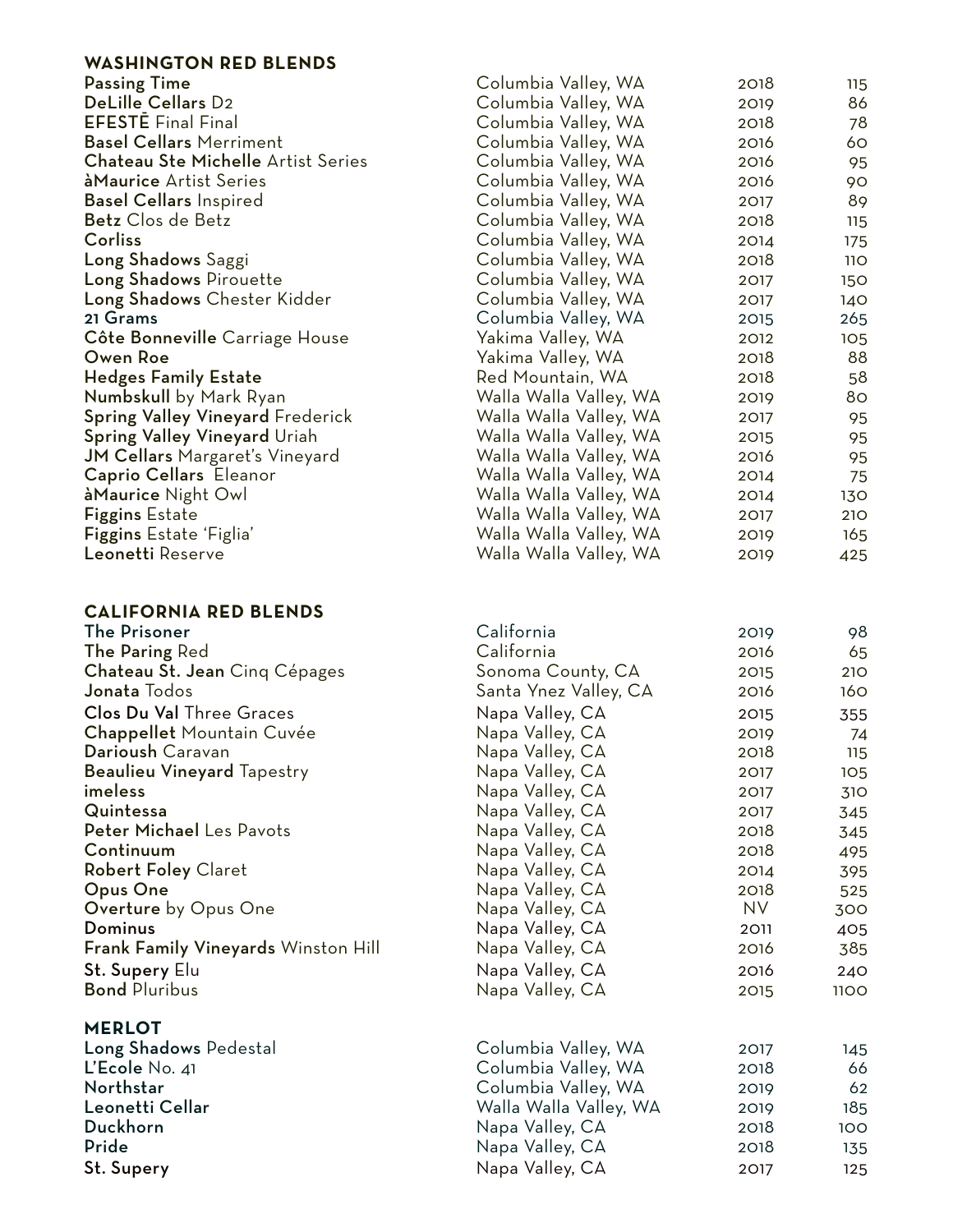| SYRAH/SHIRAZ                        |                            |      |                 |
|-------------------------------------|----------------------------|------|-----------------|
| DeLille Signature                   | Yakima Valley, WA          | 2018 | 115             |
| Long Shadows Sequel                 | Columbia Valley, WA        | 2017 | 155             |
| Corliss                             | Columbia Valley, WA        | 2013 | 190             |
| Betz La Serenne                     | Yakima Valley, WA          | 2016 | 125             |
| <b>Betz</b> Domaine de Pierres      | Walla Walla Valley, WA     | 2016 | 125             |
| Amavi                               | Walla Walla Valley, WA     | 2018 | 66              |
| Reynvaan In the Hills               | Walla Walla Valley, WA     | 2017 | 165             |
| Sleight of Hands Psychedelic        | Walla Walla Valley, WA     | 2018 | 120             |
| <b>Shafer Relentless</b>            | Napa Valley, CA            | 2017 | 18 <sub>O</sub> |
| Jonata Le Sangre                    | Santa Ynez Valley, CA      | 2015 | 300             |
| Molly Dooker The Boxer              | McLaren Vale, AUS          | 2018 | 95              |
| Molly Dooker Blue Eyed Boy          | McLaren Vale, AUS          | 2019 | 130             |
| Torbreck Woodcutter's               | Barossa Valley, AUS        | 2019 | 58              |
| <b>FRANCE</b>                       |                            |      |                 |
| Coudoulet de Beaucastel             | Côtes du Rhône, FR         | 2018 | 75              |
| Les Graniéres de La Nerthe          | Châteaunauf-du-Pape, FR    | 2013 | 130             |
| Domaine Usseglio Cuvée Impériale    | Châteaunauf-du-Pape, FR    | 2019 | 175             |
| Henri Bonneau Réserve des Célestins | Châteaunauf-du-Pape, FR    | 2009 | 525             |
| Jean-Luc ColomboTerres Brulees      | Cornas, FR                 | 2016 | 145             |
| Yann Chave                          | Hermitage, FR              | 2019 | 250             |
| Château de Rogues                   | Puysseguin-St. Emilion, FR | 2018 | 52              |
| Château Lassegue                    | Saint-Emilion, FR          | 2017 | 130             |
| Château Canon                       | Saint-Émilion, FR          | 2010 | 350             |
| Château Pape Clement                | Pessac-Léognan, FR         | 2014 | 375             |
| Château Haut-Brion                  | Pessac-Léognan, FR         | 2011 | 1095            |
| Domaine de Paullus Messanges Rouge  | Chinon, FR                 | 2019 | 60              |
| Château Cantemerle                  | Haut-Médoc FR              | 2015 | 135             |
| <b>ITALY</b>                        |                            |      |                 |
| La Spinetta Ca' Di Pian             | Barbera d'Asti, IT         | 2016 | 70              |
| La Spinetta Vürsu                   | Barolo, IT                 | 2016 | 325             |
| <b>Pio Cesare</b>                   | Barolo, IT                 | 2017 | 175             |
| Renato Corino Riserva               | Barolo, IT                 | 2011 | 250             |
| Produttori del Barbaresco           | Barbaresco, IT             | 2017 | 125             |
| Castello Banfi                      | Brunello di Montalcino, IT | 2015 | 175             |
| Fuligni                             | Brunello di Montalcino, IT | 2016 | 295             |
| <b><i>Maldianus</i></b>             | Rrunalla di Mantalaina IT  | 0017 | 20F             |

| Barolo, IT                     | 2016 | 325 |
|--------------------------------|------|-----|
| Barolo, IT                     | 2017 | 175 |
| Barolo, IT                     | 2011 | 250 |
| Barbaresco, IT                 | 2017 | 125 |
| Brunello di Montalcino, IT     | 2015 | 175 |
| Brunello di Montalcino, IT     | 2016 | 295 |
| Brunello di Montalcino, IT     | 2013 | 295 |
| Brunello di Montalcino, IT     | 2013 | 280 |
| Chianti Classico, IT           | 2016 | 80  |
| Amarone della Valpolicella, IT | 2015 | 125 |
| Tuscany, IT                    | 2015 | 165 |
| Tuscany, IT                    | 2018 | 11O |
| Tuscany, IT                    | 2018 | 70  |
| Tuscany, IT                    | 2018 | 275 |
| Tuscany, IT                    | 2018 | 480 |
| Tuscany, IT                    | 2018 | 150 |
|                                |      |     |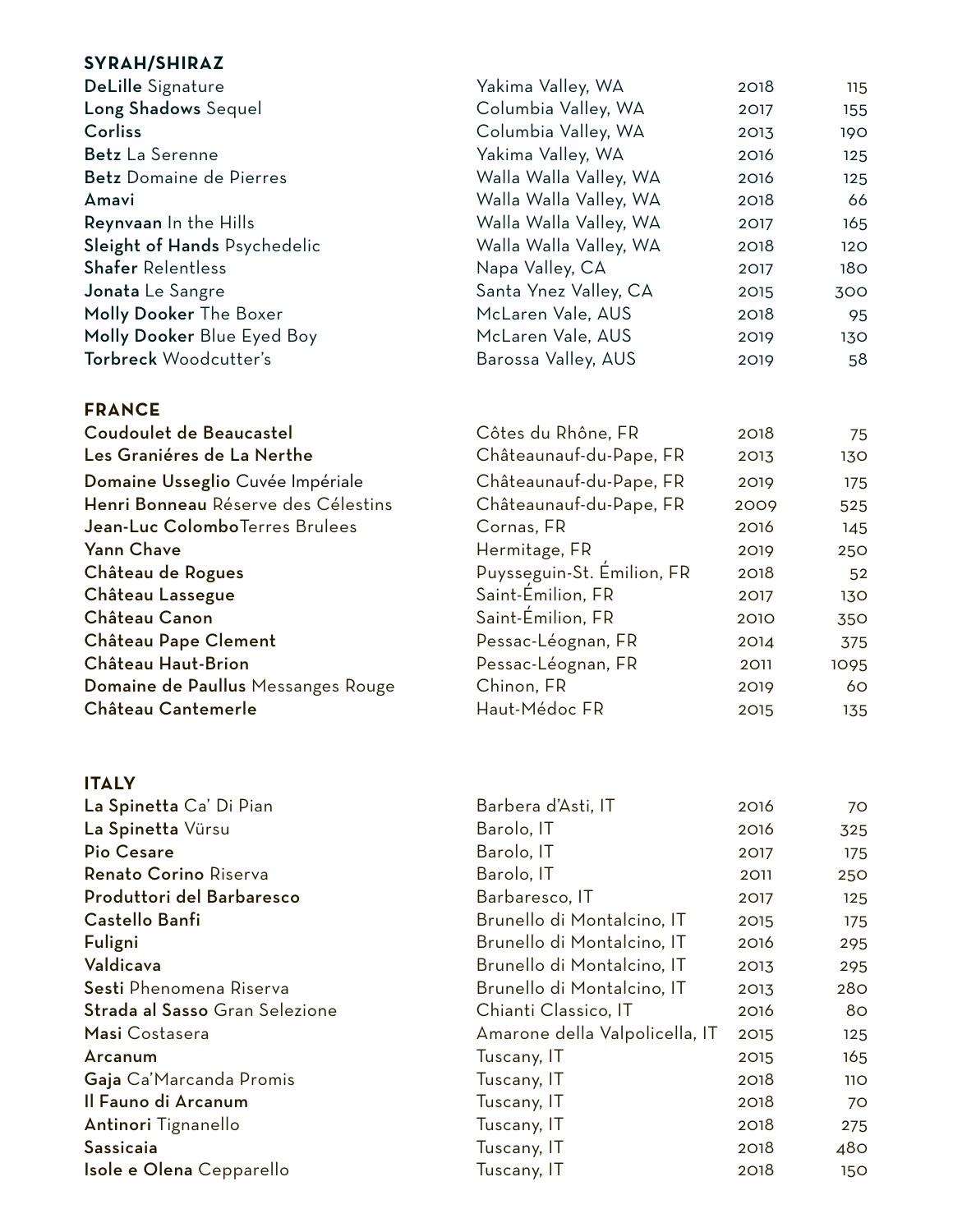| <b>Clio</b> Monastrell                            | Jumilla, ES                  | 2019         | 11O             |
|---------------------------------------------------|------------------------------|--------------|-----------------|
| <b>Bodegas El Nido</b>                            | Jumilla, ES                  | 2016         | 275             |
| Alvaro Palacios Camins del Priorat                | Priorat, ES                  | 2017         | 55              |
| Termes Tinta de Toro Tempranillo                  | Toro, ES                     | 2017         | 62              |
|                                                   |                              |              |                 |
| <b>SOUTH AMERICA</b>                              |                              |              |                 |
| Luigi Bosca                                       | Mendoza, ARG                 | 2019         | 70              |
| Catena                                            | Mendoza, ARG                 | 2019         | 70              |
| <b>Tapiz Black Tears</b><br>Catena Zapata Nicasia | Mendoza, ARG<br>Mendoza, ARG | 2015         | <b>110</b>      |
| Terrazas de los Andes Reserva                     | Mendoza, ARG                 | 2015<br>2018 | 210<br>155      |
| Corazon del Sol Gran Reserva                      | Mendoza, ARG                 | 2015         | 185             |
|                                                   |                              |              |                 |
| <b>LARGE FORMAT</b>                               |                              |              |                 |
| Ethos Reserve Cabernet Sauvignon 1.5L             | Columbia Valley, WA          | 2015         | 275             |
| Dunham Syrah 1.5L                                 | Columbia Valley, WA          | 2018         | 18 <sub>O</sub> |
| Browne Cabernet Sauvignon 1.5L                    | Columbia Valley, WA          | 2015         | 175             |
| Betz Père de Famille Cabernet Sauvignon 1.5L      | Columbia Valley, WA          | 2015         | 330             |
| J. Bookwalter Protagonist Cabernet 1.5L           | Columbia Valley, WA          | 2018         | 220             |
| Dusted Valley V.R. Special Cabernet 9.0L          | Columbia Valley, WA          | 2011         | 1350            |
| Tinte Cellars Cabernet 1.5L                       | Columbia Valley, WA          | 2017         | 260             |
| Betz Clos de Betz 1.5L                            | Columbia Valley, WA          | 2015         | 330             |
| Baer Ursa Red Blend 1.5L                          | Columbia Valley, WA          | 2016         | 210             |
| Sparkman Stella Mae Red Blend 1.5L                | Columbia Valley, WA          | 2017         | 250             |
| Mark Ryan Wild Eye Syrah 1.5L                     | Red Mountain, WA             | 2017         | 250             |
| Hedges Family Estate La Haute Cuvée 1.5L          | Red Mountain, WA             | 2016         | 245             |
| Nota Bene Ciel du Cheval Cabernet 1.5L            | Red Mountain, WA             | 2007         | 210             |
| Ambassador Cabernet 1.5L                          | Red Mountain, WA             | 2017         | 270             |
| Fidelitas Quintessence Cabernet 1.5L              | Red Mountain, WA             | 2018         | 295             |
| Aquilini Cabernet Sauvignon 1.5L                  | Red Mountain, WA             | 2018         | 480             |
| Passing Time Cabernet Sauvignon 1.5L              | Horse Heaven Hills, WA       | 2019         | 350             |
| Pepper Bridge Cabernet Sauvignon 1.5L             | Walla Walla Valley, WA       | 2017         | 300             |
| Spring Valley Katherine Cab Franc 1.5L            | Walla Walla Valley, WA       | 2014         | 250             |
| Walla Walla Vintners Cabernet Sauvignon 1.5L      | Walla Walla Valley, WA       | 2016         | 200             |
| Northstar Red Blend 1.5L                          | Walla Walla Valley, WA       | 2012         | 290             |
| Figgins Estate Red Blend 1.5L                     | Walla Walla Valley, WA       | 2014         | 550             |
| L'Ecole Perigee 1.5L                              | Walla Walla Valley, WA       | 2017         | 250             |
| Boudreaux Cellars Cabernet Reserve 1.5L           | Walla Walla Valley, WA       | 2014         | 310             |
| Buty Rediviva of the Stones 1.5L                  | Walla Walla Valley, WA       | 2016         | 270             |
| Cairdeas Winery Caisleán an Pápa GSM 3.0L         | Yakima Valley, WA            | 2019         | 450             |
| Pomum Cabernet Sauvignon 1.5L                     | Yakima Valley, WA            | 2015         | 235             |
| Brian Carter Solesce 1.5L                         | Wahluke Slope, WA            | 2010         | 290             |

**SPAIN**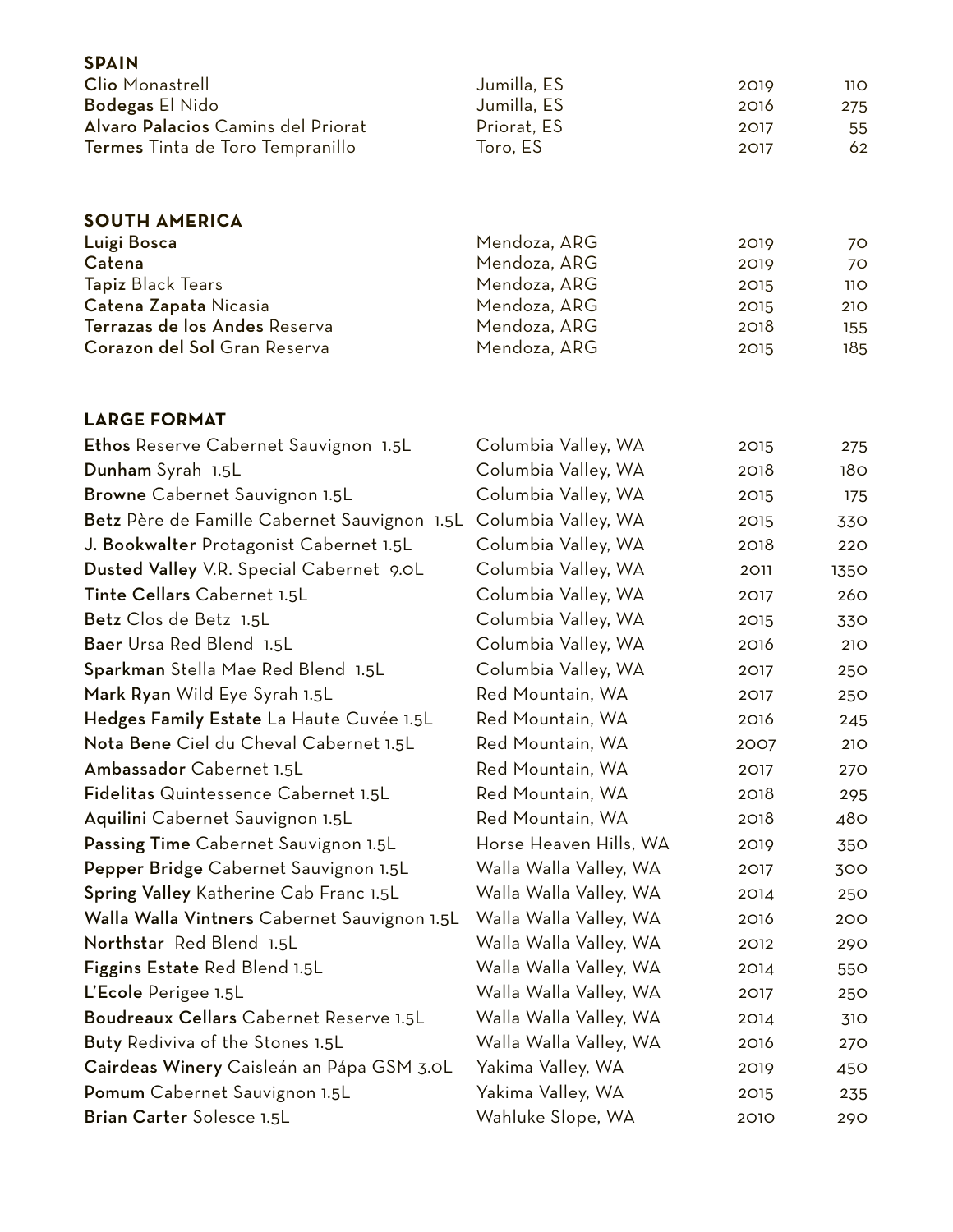#### **AMERICAN WHISKEY**

Angel Envy Cask Strength 70 Angel's Envy Rye 22 Basil Hayden 14 Barrell Infinite Barrel Project Barrell Armida 28 Barrell Batch 31 28 Barrell Seagrass 28 Barrell New Year 2022 **28** Barrell Grey Label 58 Barrell Grey Label Seagrass 58 Barrell Gold Label 84 Black Maple Hills Bourbon 25 El Gaucho Single Barrel 34 Blanton's Private Select Bomberger's Declaration 48 Buffalo Trace Calumet Single Rack 36 Copper Tongue Orphan Barrel 35 Dovetail 10 Year E.H. Taylor Single Barrell 20 E.H. Taylor Barrell Proof Eagle Rare 10 Year 18 Elijah Craig Small Batch 15 Four Roses Straight Bourbon 12 Four Roses Single Barrell 100pf 16 Four Roses Small Batch Select 20 Four Roses Single Barrell OESO 22 Four Roses Small Batch 40 Limited Editon 2021 High West American Prairie 14 Heaven Hill Heritage Collection 17 year 195 Jefferson Ocean Aged 36 Joseph Magnus 28 Kentucky Owl Batch #11 Knob Creek Rye 12 Maker's Mark 12 Maker's Mark Revelers Club 18 Volume 6 Private Barrel Select Maker's Mark 46 13 Michter's Single Barrel Rye 14 Michter's Small Batch 14 Michter's Sour Mash 14 Michter's Barrell Strenth Rye Murray Hill Club Blended Bourbon 30 Noah's Mill 20 Old Fitzgerald 8 year Old Overholt 10 Russell's Reserve 10 Year 12 Rock Hills Farm 35 Savage and Cooke 19 The Burning Chair Shenk's Homestead 48 St. George American and 30 Single Malt St. George Baller Single Malt 30 Thomas H. Handy Rye 70 Wild Turkey Longbranch 13 Willet 4 Year Rye 20 Willet 6 Year Rye 35 Willet 8 Year Rye 60 Willet Pot Still William Larue Weller 85 Whistlepig Farmstock Rye 31 Whistlepig "Old World" 55 12 Year Rye Wine Cask Finish Whistlepig Double Malt Rye 145 Whistlepig Boss Hog VIII 195 WL Weller Antique 107 proof 24 WL Weller 12 year 28 Weller Special Reserve 16 Westland Single Malt 14 Woodford Reserve 14 Woodford Reserve **35** Five Malt Stout Woodinville Rye 14

Woodinville Whiskey 14

# **STIDITS**

|                    | <u>FINI</u>                    |                 |
|--------------------|--------------------------------|-----------------|
|                    | <b>WORLDLY WHISKEY</b>         |                 |
|                    | Akashi Single Malt             | 45              |
| 2                  | Hatozaki                       | 16              |
| 1                  | Hakushu 18 Year                | 85              |
| 2                  | Ichiro's Malt & Grain World    | 50              |
| 3                  | Jameson Irish                  | 11              |
| 3                  | Nikka Coffey Grain             | 20              |
| $\frac{3}{3}$      | Teeling Small Batch            | 12              |
|                    | Yamazaki 12 Year               | 24              |
|                    | Yamazaki 18 Year               | 85              |
| 3                  |                                |                 |
| 1                  | <b>SCOTCH WHISKY</b>           |                 |
| 5                  | Ardbeg An Oa                   | 17              |
| ı                  | Balvenie 12 Year               | 18              |
|                    | Balvenie 21 Year PortWood      | 50              |
| 3                  | Balvenie 40 Year               |                 |
| 2                  | .500z/10z/20z                  | 350/700/1400    |
| $\mathbf{c}$       | Benriach 10 Year               | 13              |
| 5                  | Dalmore 18                     | 40              |
| 3                  | Glendronach 12 Year            | 15              |
| $\mathbf{r}$       | Glenlivit 12 Year              | 15              |
| $\mathbf{\hat{3}}$ | Glenmorangie Quinta            | 18              |
| 3                  | Ruban 14 Year                  |                 |
| 5                  | Highland Park 12 Year          | 15              |
| $\overline{2}$     | Johnnie Walker Red Label       | 11              |
| 5                  | Johnnie Walker Black Label     | 14              |
| $\mathbf{C}$       | Johnnie Walker Gold Label      | 24              |
| 2                  | Johnnie Walker Blue Label      | 65              |
| J                  | Jura 10 Year                   | 14              |
|                    | Laphroaig 10 Year              | 18              |
| 1                  | Laphroaig Cairdeas             | 25              |
| 5                  | Macallan Double Cask           | 22              |
| 5                  | Macallan 18 Year               | 55              |
| 3                  | Macallan 25 Year               | 250             |
| 3                  | Macallan 30 Year               |                 |
| 2                  | .500z/10z/20z                  | 247/495/990     |
| 2                  | Mortlach 25 Year               | 55              |
| Š                  | Oban 14 Year                   | 22              |
|                    | Talisker                       | 19              |
| 5                  |                                |                 |
| 1                  | <b>VODKA</b>                   |                 |
| 1                  | <b>Belvedere</b>               | 13              |
| 1                  | Chopin                         | 13              |
| 3                  | Ciroc                          | 14              |
| $\mathbf{C}$       | Glass                          | 12              |
| Ć                  | Grey Goose                     | 13              |
| 3                  | Heritage Batch 12              | 10              |
| $\mathbf{C}$       | Ketel One                      | 12              |
| 2                  | Absolut Citron                 | 11              |
| 5                  | Snow Leopard                   | 12              |
| 冫                  | Stoli Vanilla                  | 11              |
|                    | Stoli Elit                     | 18              |
| 3                  | Tito's (Gluten Free)           | 12              |
| J                  | Wheatley                       | 10              |
|                    |                                |                 |
| $\mathbf{C}$       | GIN                            |                 |
| $\mathbf{C}$       | Aviation                       | 11              |
| 5                  | Big Gin                        | 11              |
| $\mathbf{C}$       | Bombay Sapphire                | 12              |
| 5                  | Botanist                       | 14              |
| $\mathbf{C}$       | Copperworks Distilling         | $\overline{14}$ |
| $\mathbf{S}$       | <b>Empress</b>                 | 13              |
| 5                  | Hendrick's                     | 13              |
| 1                  | Hovding Aquavit                | 12              |
| 5                  | Leopold Brothers Navy Strength | 16              |
|                    | Roku                           | 12              |
| 5                  | Tanqueray London Dry           | $\overline{1}$  |

Tanqueray No. Ten 14 St. George Botanivore 14 St. George Dry Rye 14 St. George Terroir 14

## **RUM - CACHAÇA**

|     | OM - CACHAÇA                                 |             |
|-----|----------------------------------------------|-------------|
| 45  | Angostura Premium 1824 12 Year               | 17          |
| 16  | Bacardi Grand Reserve 8 Year                 | 12          |
|     |                                              |             |
| 85  | Bacardi Superior                             | 11          |
| 50  | Captain Morgan Spiced                        | 10          |
| 11  | Flor De Cana Gold                            | 12          |
| 20  | Myers Dark Rum                               | 11          |
| 12  |                                              | 12          |
|     | Plantatoin Three Star                        |             |
| 24  | Ron Zacapa XO                                | 38          |
| 85  | RumHaven Coconut                             | 10          |
|     | Smith & Cross                                | 14          |
|     | <b>Stiggins PIneapple</b>                    | 14          |
|     | Zaya 16 Year Gran Reserva                    |             |
| 17  |                                              | 14          |
| 18  |                                              |             |
| 50  | <b>TEQUILA - MEZCAL</b>                      |             |
|     | Azunia Reposado                              | 16          |
| ĴО  | Bozal Tobasiche                              | 18          |
|     | Bozal Sacatoro                               | 22          |
| 13  |                                              |             |
| 40  | Bozal Chino Verde                            | 22          |
| 15  | Casamigos Añejo                              | 22          |
| 15  | Clasa Azul Plata                             | 35          |
| 18  | Clasa Azul Reposado                          | 40          |
|     | Clasa Azul Añejo                             | 125         |
|     |                                              |             |
| 15  | Codigo Plata                                 | 14          |
| -11 | Codigo Rosa                                  | 18          |
| 14  | Don Julio Blanco                             | 16          |
| 24  | Don Julio Reposado                           | 18          |
| 65  | Don Julio Añejo                              | 23          |
|     |                                              |             |
| 14  | Don Julio Añejo 70 <sup>th</sup> Anniversary | 25          |
| 18  | Cristalino                                   |             |
| 25  | Don Julio 1942                               | 45          |
| 22  | Fidencio Tobala Mezcal                       | 30          |
| 55  | Fortaleza Repesado                           | 20          |
|     |                                              |             |
| 50  | Fortaleza Blanco Still Strength              | 20          |
|     | Fortaleza Añejo                              | 26          |
| 90  | La Gritona Reposado                          | 16          |
| 55  | Marca Negra Mezcal Tobala                    | 30          |
| 22  | Milagro Blanco                               | 11          |
|     |                                              |             |
| 19  | Tres Generaciones Añejo                      | 17          |
|     | Volcán De Mi Terra Blanco                    | 15          |
|     | Yuu Baal Pechuga Mezcal                      | 20          |
| 13  |                                              |             |
| 13  | COGNAC - ARMAGNAC - GRAPPA                   |             |
| 14  | Amaro Montenegro                             | 10          |
|     |                                              |             |
| 12  | Baardseth XO Cognac                          | 28          |
| 13  | Clear Creek Pear Brandy                      | 13          |
| 10  | Col Solare Grappa                            | 12          |
| 12  | Courvoisier V.S.O.P.                         | 20          |
| 11  | Courvoisier X.O.                             | 43          |
|     |                                              |             |
| 12  | Croizet Cognac X.O.                          | 42          |
| 11  | Pisco KU                                     | 18          |
| 18  | Hennesey V.S                                 | 13          |
| 12  | Hennessy X.O                                 | 50          |
| 10  | Remy Martin Louis XIII                       |             |
|     | .50oz/1oz/1.50oz                             | 125/250/375 |
|     |                                              |             |
|     | Remy Martin V.S.O.P.                         | 14          |
| 11  | Remy Martin X.O. Excellence                  | 45          |
| 11  | Sarpa di Poli Grappa                         | 15          |
| 12  | Sassicaia Grappa                             | 40          |
| 14  |                                              |             |
|     |                                              |             |
| 14  |                                              |             |
| 13  |                                              |             |
|     |                                              |             |